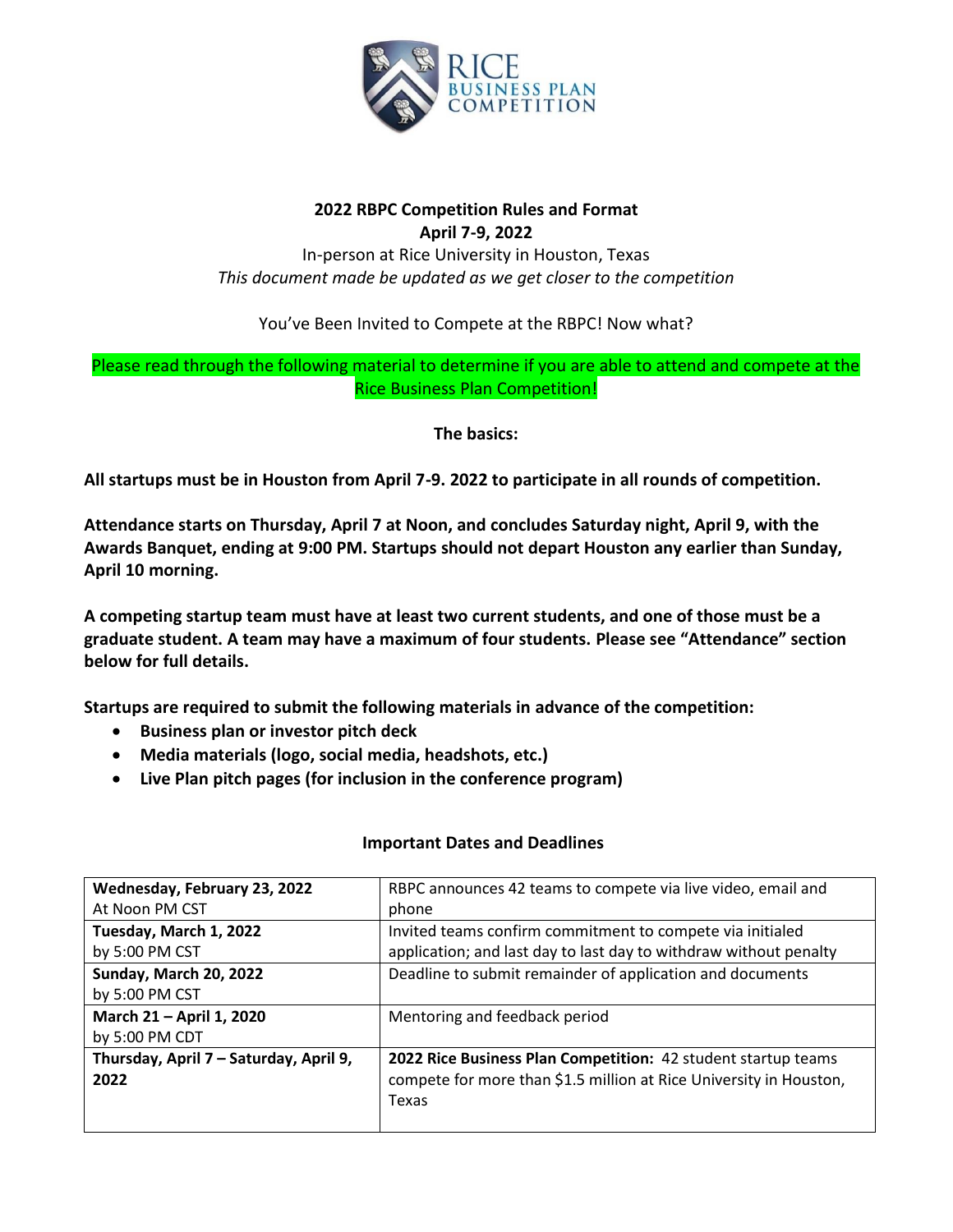## **INVITATION TO COMPETE; WITHDRAWL**

The announcement of startups invited to compete in the 2020 Rice Business Plan Competition will be made on **Wednesday, February 23, 2022 starting at Noon PM CST**.

Startups invited to compete have until **5:00 PM CDT on Tuesday, March 1, 2022** to confirm their participation. Confirmation will be made on the application, in an area called Phase 2. Confirmation consist of answering and initialing a number of questions and then clicking Save Draft or Submit. Confirmation cannot be made solely by email or phone.

Startups who do not confirm by this day and time will forfeit their invitation and the invitation provided to another student startup.

A confirmation to compete is considered a binding commitment. If a startup that has confirmed their acceptance of the invitation to the RBPC then later drops out of the competition after Tuesday, March 1, 2022 at 5:00 PM CST for any reason, their school, institute or center will be ineligible to compete in the Rice Business Plan Competition for the following two years.

## **STARTUP TEAM, ATTENDANCE AND PRESENTATION REQUIREMENTS**

#### **Startup team**

The presenting startup that competes at Rice University must include at least two current or recently-graduated students and may include up to four current students.

At least one of the students in the startup must be a current or recently-graduated graduate-level student. The purpose of this rule is to encourage startups to enlist at least two founders in order to increase their potential for success.

- "Current" means currently seeking a degree, enrolled on a full- or part-time basis (i.e., in the academic year from July 1, 2021 through June 30, 2022).
- "Recently graduated" means students who will graduate any time after September 1, 2021. (For example, December 2021 graduates are eligible to compete).
- Others involved in the startup (non-students, faculty advisors or mentors) are welcome to travel to Rice with the competing student startup, but are prohibited from participating in the presentations or Q&A sessions.
- Academic advisors are invited to the RBPC, and will be invited to attend.
- Any other guests of the startup are able to register for the RBPC as an attendee.

#### **Attendance**

To be considered for any award, all competing startups must attend the entire RBPC.

- Startups must arrive at Rice University on Thursday, April 7, 2020 by 12:00 PM (Noon) CDT
- Startups must participate in the:
	- o Elevator Pitch Competition and Showcase on Thursday, April 7, 2020 at 6:00
	- o Round 1 and Feedback session on Friday, April 8.
	- o Semi-Final Round or Wildcard Round on Saturday, April 9.
- Startups may not add or substitute presenting members during the competition.
- Startups must attend the Awards Banquet on Saturday night to receive their awards.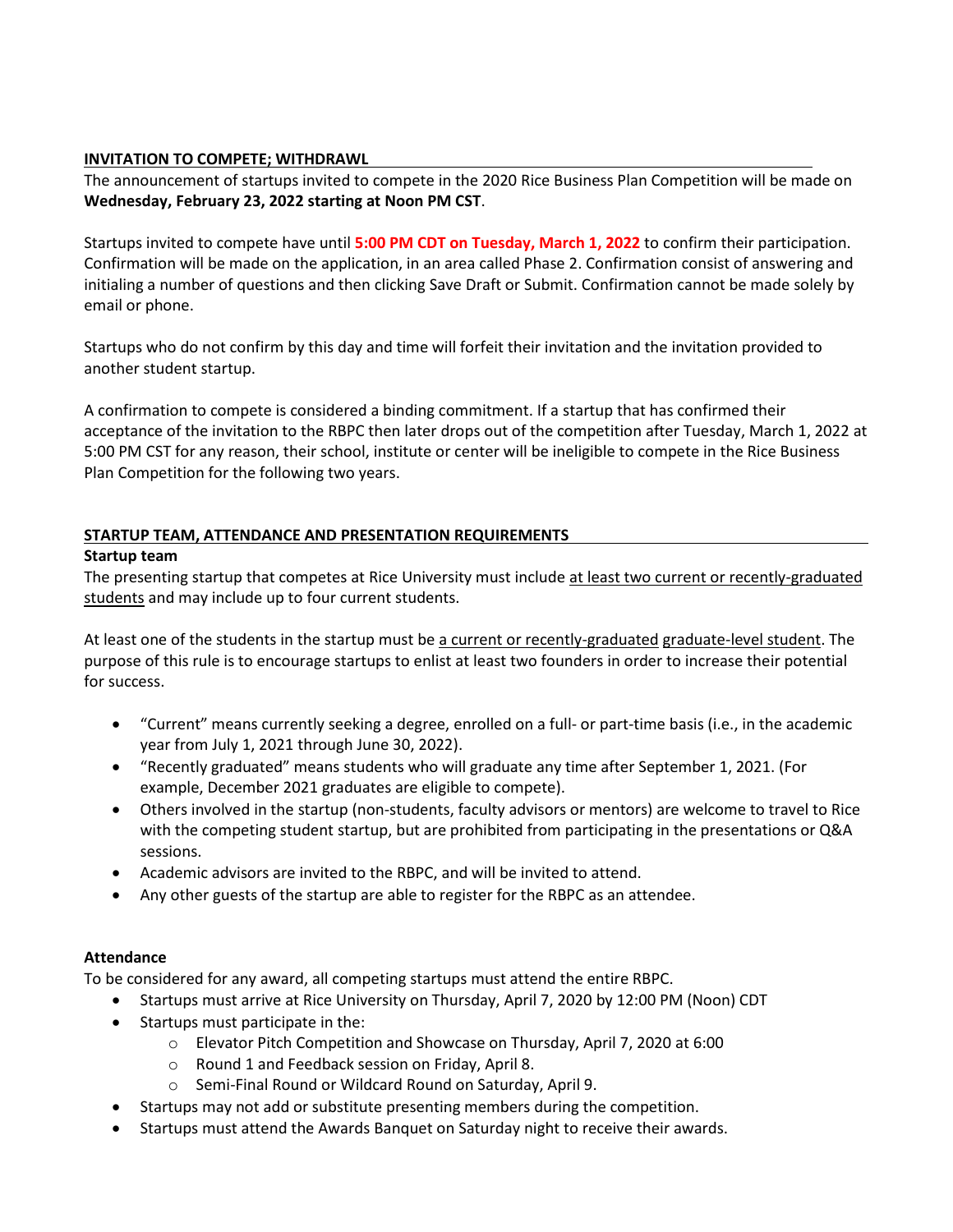• Startups should plan their return travel no earlier than Sunday morning.

## **Pitches/Presentations**

At least two student members of the startup (and up to four students) will participate in every round of presenting the startup's investment pitches on Friday and Saturday, April 8-9:

- Of the startup members presenting, at least two of them must verbally present in the rounds they are involved in. To "verbally present" means present or speak at least 20-30% of the presentation. The intention is that at least two startup members share speaking responsibilities in the presentation section. The Q&A does not count toward the presentation time.
- The startup may divide speaking time in their presentation however they choose, but a minimum of two members must speak at some point in the main presentation.
- The exception is the Elevator Pitch Competition on Thursday, April 7, where only one member of the startup will give the 60-second presentation.

#### **REQUIRED MATERIALS TO COMPETE**

#### **Business Plan or Investor Pitch Deck**

To get the most out of the RBPC, startups are asked to provide a **business plan or investor pitch deck** in advance of the competition. Startups can choose which one to submit; they do not have to submit both.

The business plan or investor deck should be detailed enough that an investor can review it and determine if they want a meeting with you, or use it to do early due diligence on your startup. In fact, many of our judges (who are investors) do just that in advance of the competition!

Presentation pitch decks (what startups will use at the RBPC during their verbal presentations), do NOT need to be submitted in advance.

The business plans and investor pitch decks will be reviewed by the RBPC judges who will see the startups in Round 1. Judges are asked to offer feedback as if they were an investor looking for deals. They will offer advice based on whether they would be interested enough to ask for a meeting (i.e. the appeal of the startup and the investment potential).

**This feedback will not be used for advancement or placing in the competition, but rather is for coaching purposes only.** Feedback is determined by the number of judges who choose to participate.

Startups are welcome to edit their business plan or investor pitch deck after receiving the feedback, but it is not required.

Judges at the competition will have access to the most recent version of your business plan or pitch deck that you upload to the competition portal throughout the event.

#### **Requirements for the business plan or investor pitch deck:**

- Submitted through the application portal only (not emailed to the RBPC director)
- In PDF format only
- Startup name, team members and contact info listed in document
- Business Plan may be up to 10 pages in length (minimum line spacing at 1.5, standard margins). This includes the executive summary paragraph and financials.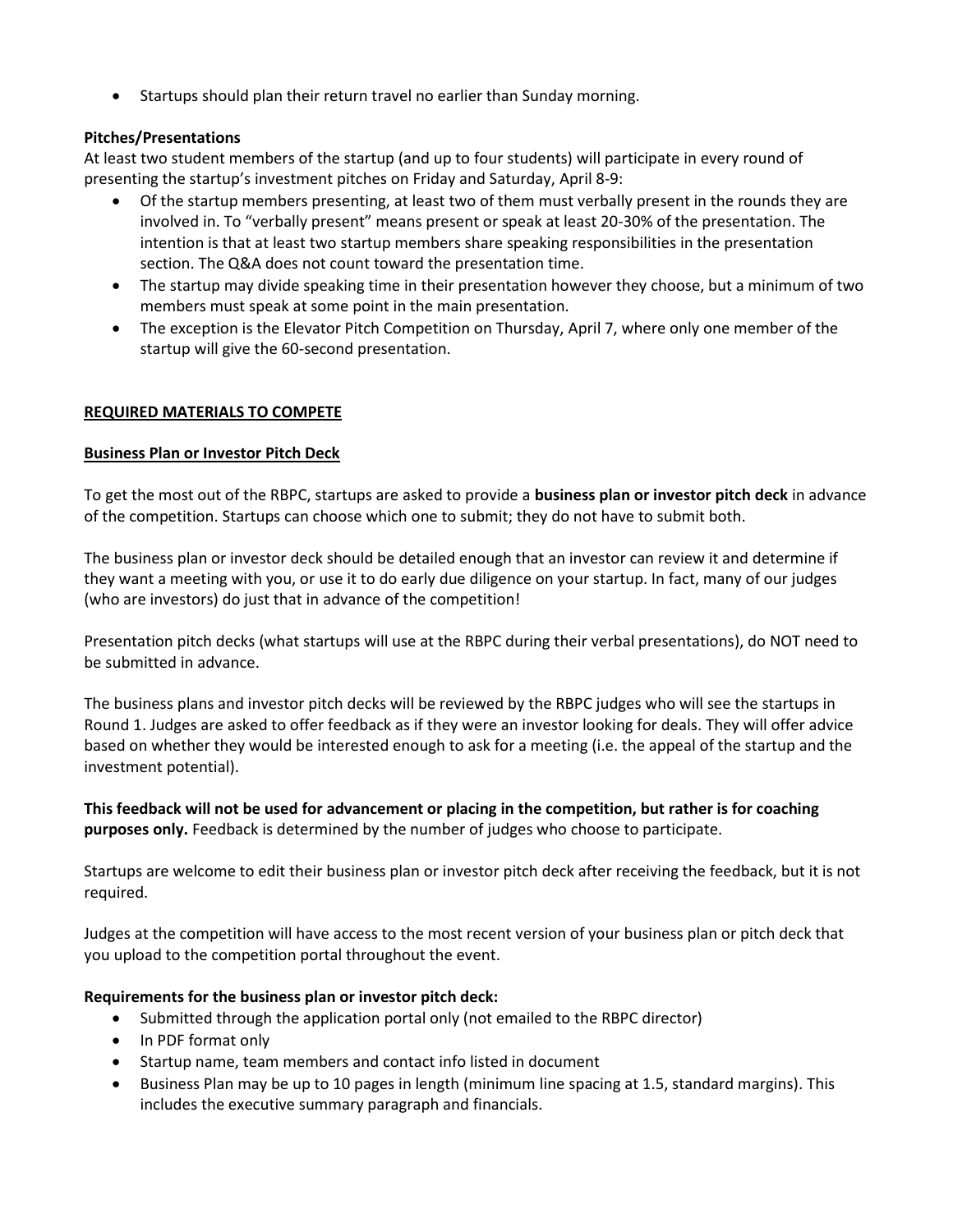- Investor Pitch Deck may be up to 30 slides. This includes the executive summary paragraph and financials.
- An appendix of up to 6 pages or slides may be included--the appendix should be used to provide detailed financial information or to include materials that supports the findings, statements, and observations in the plan. Other materials you may consider including in the appendix are: letters of reference, licenses, permits, patents, legal documents, and other contracts.
- Cover page and table of contents do not count toward page total.

There is no set format for the business plan or investor pitch deck, but recommended parts are:

- o **Company summary** in 1-2 paragraphs describe the problem the startup company is addressing, the technology solution, product, or offering, and who are the potential customers.
- o **Customer Analysis** explain who the potential customers are and what problem you are solving. Describe any customer/market validation (i.e., what evidence do you have that customers will pay for this product).
- o **Market analysis** describe the market size, targeted segments and potential market share
- o **Product or service** Describe current state of development of the product or service and any technology validation to-date (i.e., what evidence do you have that the technology works).
- o **Intellectual property** provide a status of patents, licenses, or other IP (if applicable)
- o **Competitive differentiation** explain the competition and show what makes this startup better than competitive alternatives
- o **Sales and Marketing Plan** how you will go to market
- o **Company Founders, Management team and/or advisors -** include brief bios of the startup founder to show how this team has the expertise to successfully launch this startup (including relevant experience)
- o **Financials**: show 3-5 year projection of revenue, profit and cash flow
- o **Amount of investment** you are seeking and use of funds
- o **Offering of the company** how much investment you are seeking, uses of funding, possible exits

Other considerations for business plan or investor pitch deck:

**Deal terms -** The startup is not required to reveal the exact desired terms of the deal (i.e., proposed company valuation and percentage of company being offered). However, startups should expect to be asked about these terms and should be prepared to answer these questions in some fashion (if this information is not already provided in the written plan.) It is up to the startup to assess the BEST way to address this question and whether the startup wants to state their proposed valuation or reserve that for future negotiations.

**Intellectual Property (IP)** - We recognize that if the startup's intellectual property (IP) is owned by the university, it is likely that a license for that IP may not have been finalized at the time of the competition. A license to the IP is not required to compete at the RBPC, but we encourage startups to seek an option to obtain an exclusive license to the IP or provide other evidence that the startup will have ability to obtain an exclusive license to the IP in the future. The owner of the IP should be aware that the team is competing using that IP. By applying, winning, or competing at the RBPC, student startups do NOT lose any right to their intellectual property.

But, in the application and at the competition, any disclosure of patentable details of the IP would generally be considered a public disclosure. If protection is at all a consideration, or if you are at all worried about disclosing specific details about your IP in the application or at the competition, please consider doing some research on filing, starting the process to file, getting legal advice on filing, or actually filing a provisional patent application. Or, in the application or at the competition, disclose only concepts of your IP, not patentable details.